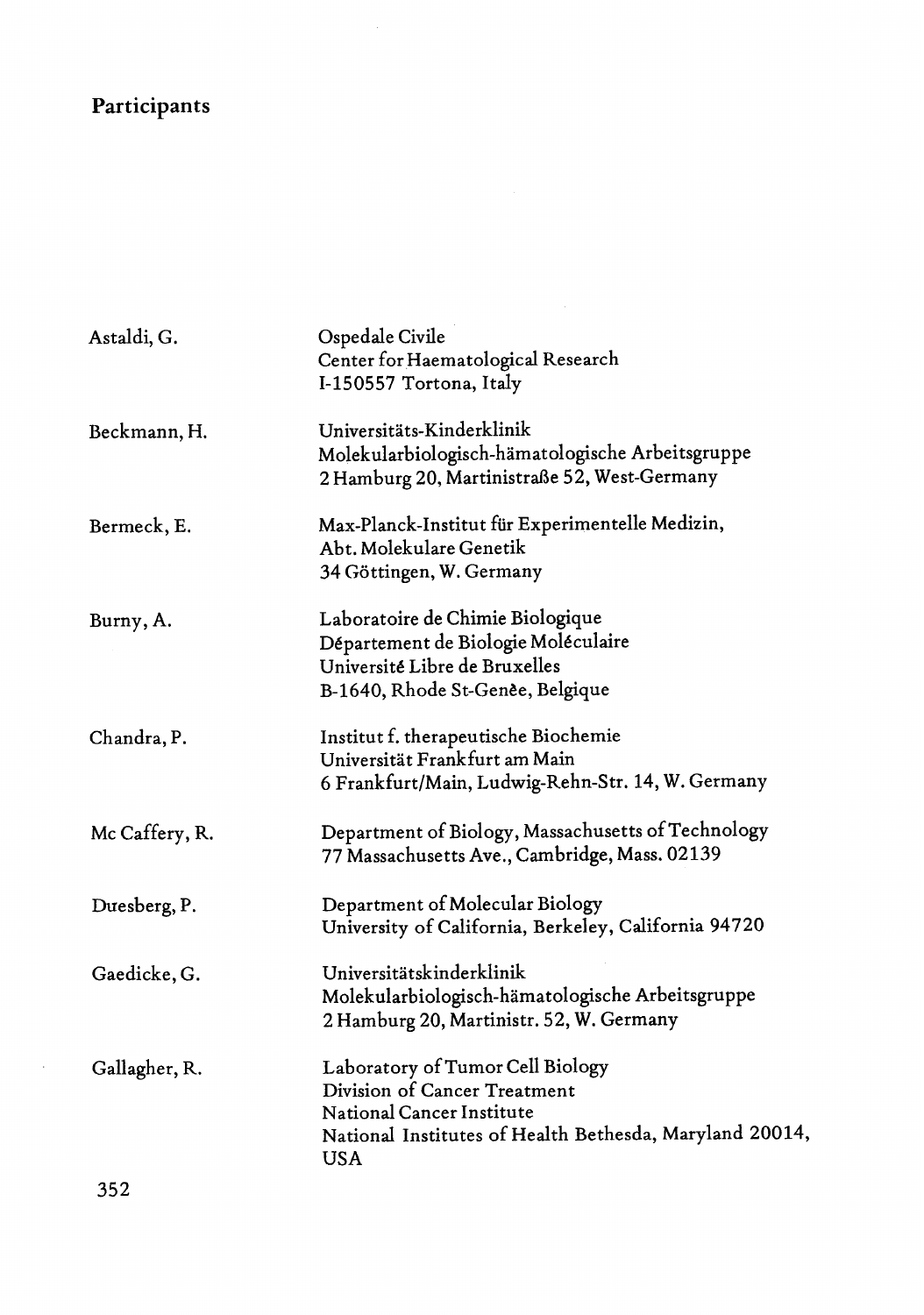| Gallo, R.C.        | Laboratory of Tumor Cell Biology<br>Division of Cancer Treatment<br>National Cancer Institute<br>National Institutes of Health Bethesda, Maryland 20014,<br><b>USA</b>                               |
|--------------------|------------------------------------------------------------------------------------------------------------------------------------------------------------------------------------------------------|
| Garbrecht, M.      | II. Med. Universitätsklinik<br>2 Hamburg 20, Martinistr. 52, W. Germany                                                                                                                              |
| Gunven, P.         | Inst. för Tumörbiologi<br>Karolinska Institutet<br>10401 Stockholm 60, Schweden                                                                                                                      |
| Hardesty, B.       | University of Texas at Austin<br>Clayton Foundation Biochemical Inst.<br>Department of Chemistry<br>Austin, Texas 78712, USA                                                                         |
| zur Hausen, H.     | Institut für Klinische Virologie der Universität Erlangen-<br>Nürnberg<br>852 Erlangen, Loschgestr. 7, W. Germany                                                                                    |
| Hehlmann, R.       | College of Physicians & Surgeons of Columbia University<br>Institute of Cancer Research,<br>99 Fort Washington Ave., New York 10032, USA                                                             |
| Herbermann, R. B.  | Cellular and Tumor Immunology Section<br>Laboratory of Cell Biology<br><b>National Cancer Institute</b><br>Bethesda, Maryland 20014, USA                                                             |
| Hersh, E.M.        | Section of Immunology<br>Department of Experimental Therapeutics<br>University of Texas at Houston<br>M. D. Anderson Hospital and Tumor Institute<br>Texas Medical Center, Houston, Texas 77025, USA |
| Hölzer, D.         | Zentrum für klinische Forschung an der Universität Ulm<br>79 Ulm/Donau, Parkstr. 10–11, W. Germany                                                                                                   |
| Hofschneider, P.H. | Max-Planck-Institut für Biochemie<br>8033 Martinsried bei München, W. Germany                                                                                                                        |
| Huhn, D.           | I. Med. Klinik der Universität München<br>8 München 2, Ziemssenstr. 1                                                                                                                                |

 $\bar{z}$ 

 $\bar{z}$ 

 $\bar{\lambda}$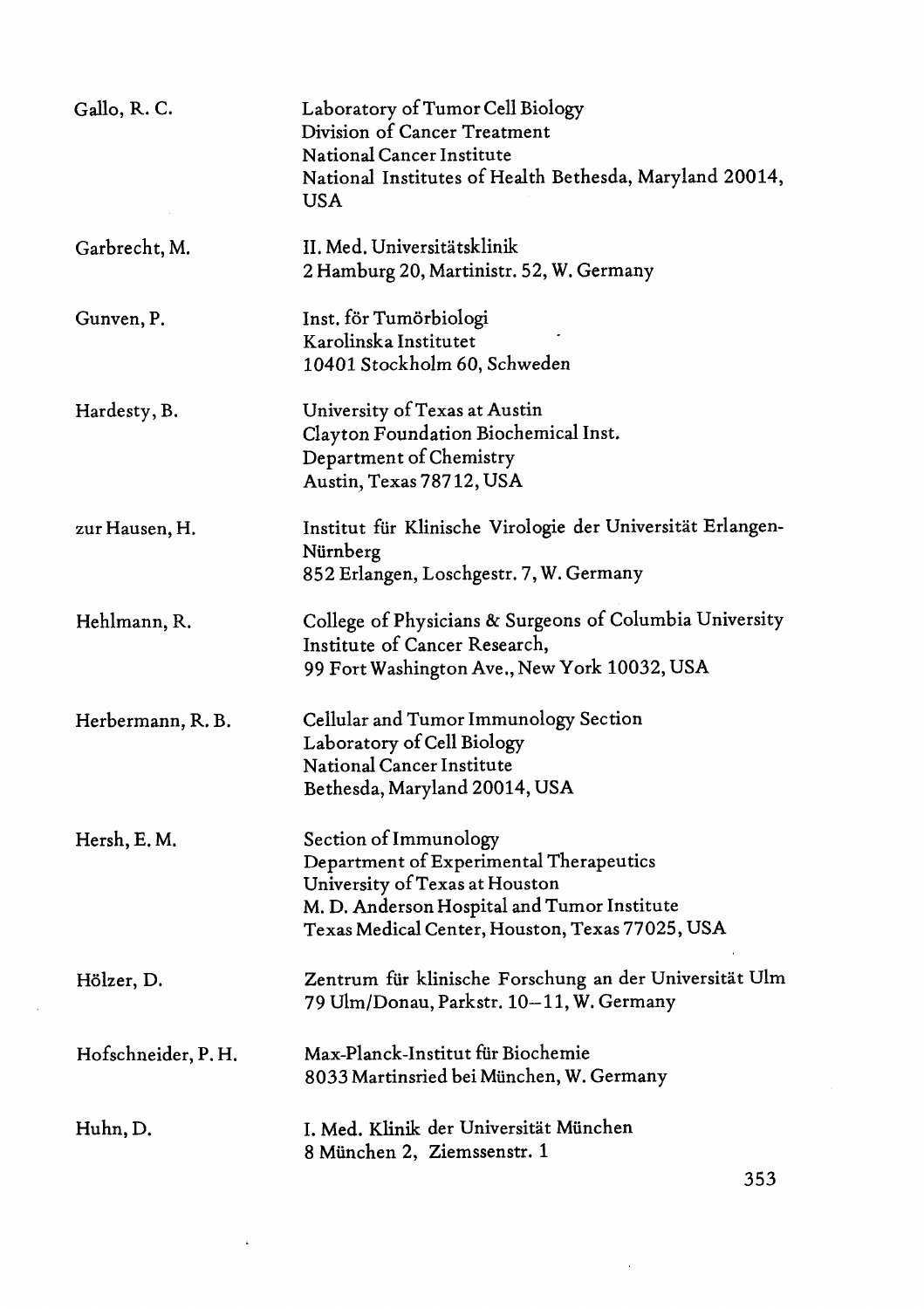| Hunt, T.               | University of Cambridge<br>Department of Biochemistry<br>Tennis Court Road, Cambridge, England                                                |
|------------------------|-----------------------------------------------------------------------------------------------------------------------------------------------|
| Kluge, N.              | Max-Planck-Institut für Experimentelle Medizin<br>Abt. Molekulare Biologie<br>34 Göttingen, Hermann-Rein-Str. 3, W. Germany                   |
| Knebel, A.             | Universitätskinderklinik<br>Molekularbiologisch-hämatologische Arbeitsgruppe<br>2 Hamburg 20, Martinistr. 52, W. Germany                      |
| Kramer, G.             | Physiologisch-chemisches Institut<br>Universität Hamburg<br>2 Hamburg 20, Martinistr. 52, W. Germany                                          |
| Kufe, D.               | College of Physicians and Surgeons of Columbia<br>University<br>Institute of Cancer Research<br>99 Fort Washington Ave., New York 10032, USA  |
| Kurth, R.              | Robert-Koch-Institut des Bundesgesundheitsamtes<br>1 Berlin 65, Nordufer 20, W. Germany                                                       |
| Landbeck, G.           | Universitätskinderklinik<br>Abteilung für Gerinnungsforschung und Onkologie<br>2 Hamburg 20, Martinistr. 52, W. Germany                       |
| Laskey, R. A.          | Medical Research Council<br>Laboratory of Molecular Biology,<br>Hills Road, Cambridge, England                                                |
| Marbaix, G.            | Laboratoire de Chimie Biologique<br>Département de Biologie Moléculaire<br>Université Libre de Bruxelles<br>B-1640, Rhode St-Genèse, Belgique |
| Mathews, M. B.         | Department of Biochemistry and Biophysics,<br>School of Medicine.<br>University of California<br>San Francisco, California 94122 USA          |
| Mertelsmann, R.<br>354 | I. Med. Universitätsklinik<br>2 Hamburg 20, Martinistr. 52, W. Germany                                                                        |

 $\alpha$ 

 $\frac{1}{2}$ 

 $\chi$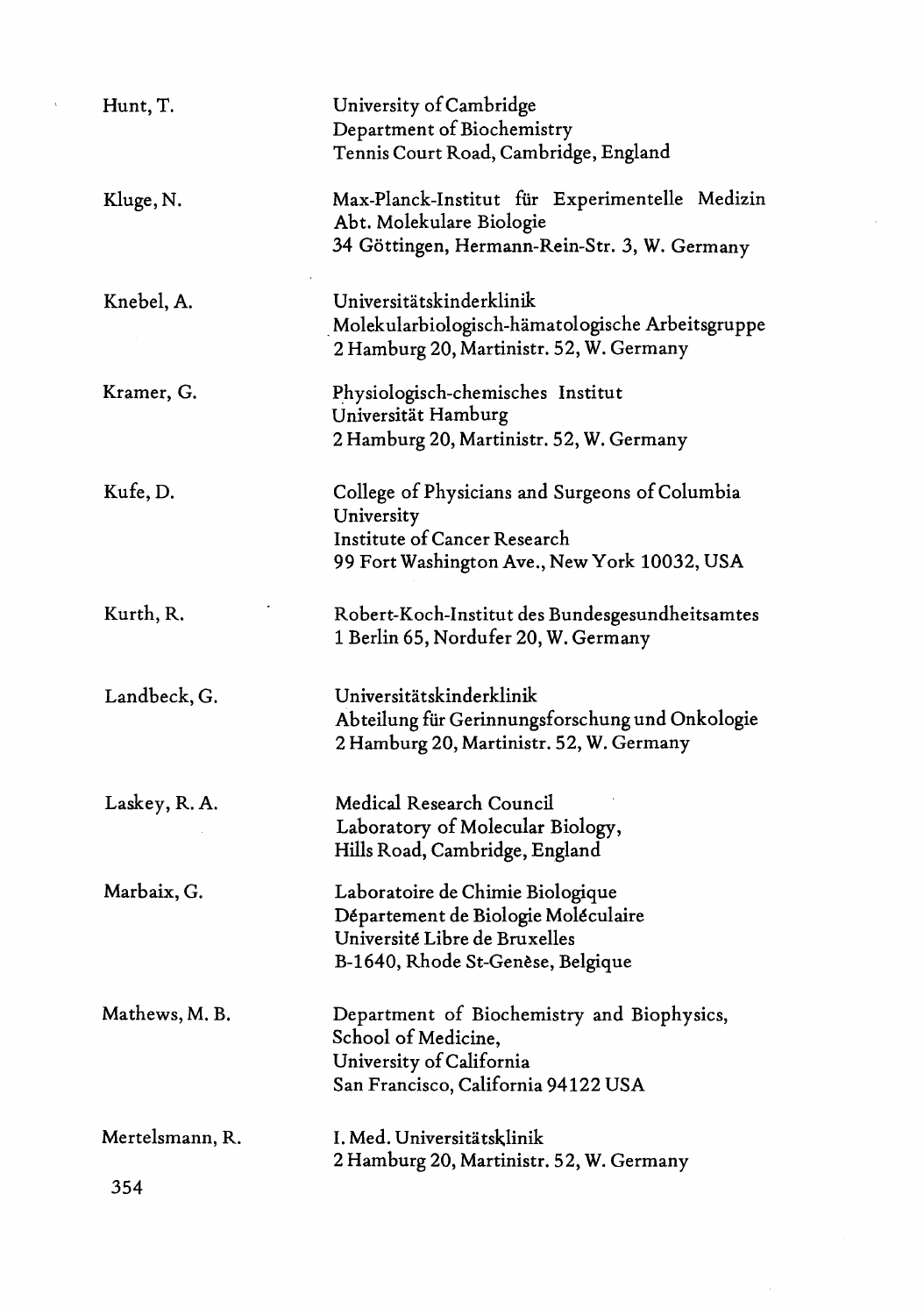| Monro, R.        | Dept. of Biophysics, King's College,<br>26–29 Drury Lane, London WC2B 5RL, England                                                                 |
|------------------|----------------------------------------------------------------------------------------------------------------------------------------------------|
| Neth, R.         | Universitätskinderklinik<br>Molekularbiologisch-hämatologische Arbeitsgruppe<br>2 Hamburg 20, Martinistr. 52, W. Germany                           |
| Ostertag, W.     | Max-Planck-Institut für Experimentelle Medizin<br>Abt. Molekulare Biologie<br>34 Göttingen, Hermann-Rein-Str. 3, W. Germany                        |
| Paran, M.        | Laboratory of Tumor Cell Biology<br><b>National Cancer Institute</b><br>National Institutes of Health<br>Bethesda, Maryland 20014, USA             |
| Perry, S.        | Division of Cancer Treatment<br><b>National Cancer Institute</b><br>Bethesda, Maryland 20014, USA                                                  |
| Schöch, G.       | Universitätskinderklinik<br>Molekularbiologisch-hämatologische Arbeitsgruppe<br>2 Hamburg 20, Martinistr. 52, W. Germany                           |
| Schröder, T.M.   | Insitut für Anthropologie und Humangenetik<br>Universität Heidelberg<br>69 Heidelberg, Mönchhofstr. 15 a, W. Germany                               |
| Schubert, J.     | Zentrum der Inneren Medizin<br>Hämatologische Abteilung<br>Johann Wolfgang Goethe-Universität<br>6 Frankfurt/Main, Ludwig-Rehn-Str. 14, W. Germany |
| Schütz, G.       | College of Physicians and Surgeons of Columbia<br>University<br>Institute of Cancer Research<br>99 Fort Washington Ave., New York 10032, USA       |
| Stein, H.        | Pathologisches Institut der Universität Kiel,<br>23 Kiel, Hospitalstr. 42. W. Germany                                                              |
| Stohlman, F. jr. | St. Elizabeth's Hospital<br>736 Cambridge Street, Boston, Mass. 02135, USA                                                                         |
| Torelli, U.      | Universita Degli Studi Di Modena<br>Instituto di Pathologia Speciale Medica Metodologia<br>Clinca 41100 Modena, Via del Pozzo, Italy               |